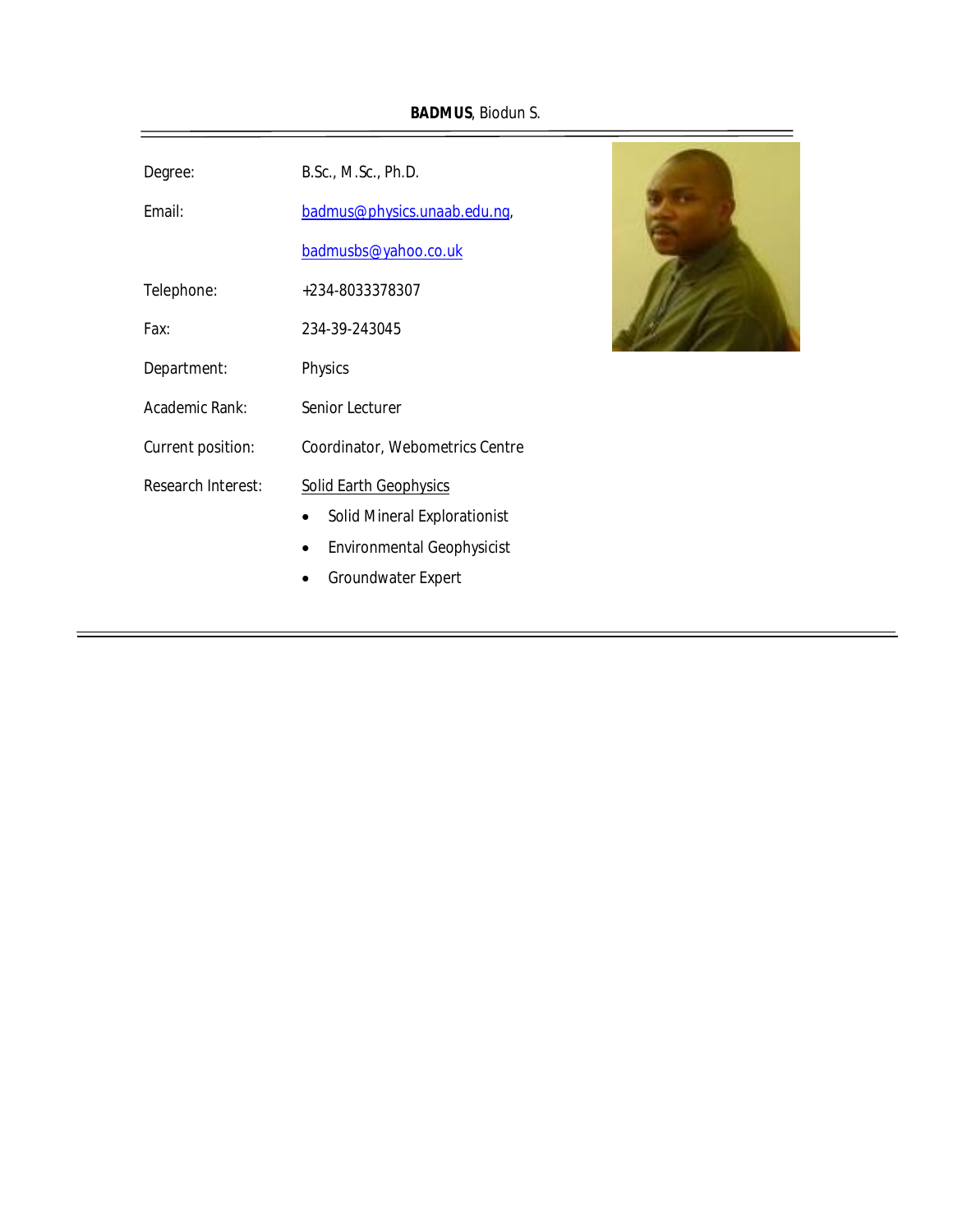### **DETAILED RESUME**

## **ACADEMIC DEGREES WITH DATE**

| Ph.D. Applied Physics (Geophysics)     | ۰.                       | 2006 |
|----------------------------------------|--------------------------|------|
| M.Sc. Solid Earth Physics (Geophysics) | $\overline{\phantom{a}}$ | 1998 |
| B.Sc. Second Class (Upper Division)    | $\overline{\phantom{a}}$ | 1994 |

#### **INSTITUTIONS ATTENDED WITH DATE**

| University of Ibadan, Ibadan, Nigeria. | $\sim$     | 1989-1994 |
|----------------------------------------|------------|-----------|
| University of Ibadan, Ibadan, Nigeria. | $\sim 100$ | 1997-1998 |
| University of Lagos, Lagos, Nigeria    | $\sim 100$ | 1999-2006 |

#### **MEMBERSHIP OF PROFESSIONAL BODIES**

American Association of Petroleum Geologist (AAPG)

# **PRIZES, HONOURS, NATIONAL AND INTERNATIONAL RECOGNITIONS.**

## **COURSES TAUGHT**

Classical Mechanics General Physics I (Mechanics & Heat) General Physics II (Waves & Optics; Electricity) Physics laboratory (All Levels) Quantum Mechanics Thermal Physics Waves and Optics Nuclear Physics Modern Physics Advanced Electrodynamics (Postgraduate) Solid Earth Physics & Geophysics **Electronics** Data and Communication Electronics Devices Electrical Circuits & Electronics Energy and Environment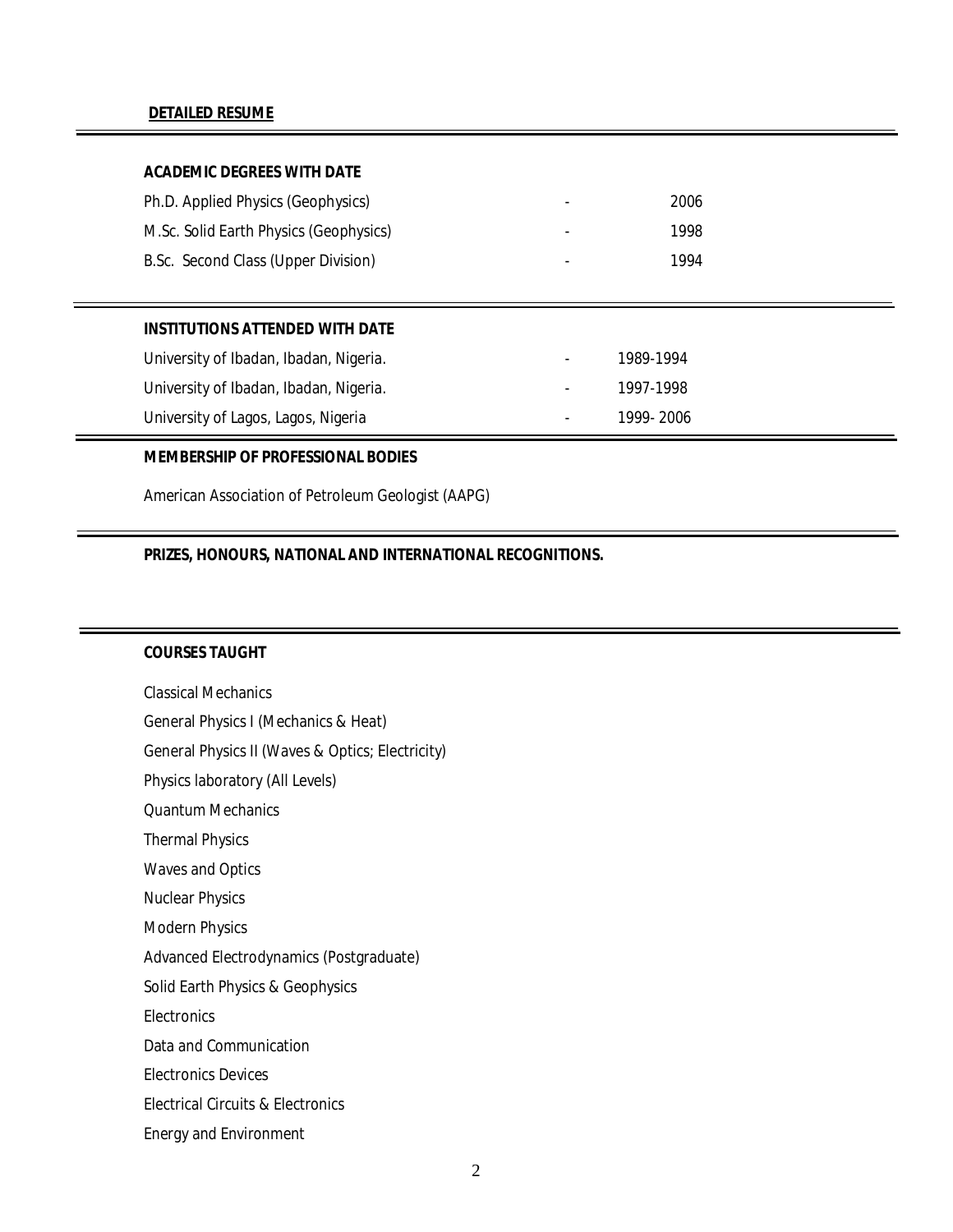### **RESEARCH CONDUCTED**

### **M.Sc. Projects**

- 1. Aquifer Vulnerability/Aquifer Test.
- 2. Applications of geophysics to soil and Groundwater Pollution.
- 3. Contribution of geographical methods in the determination of aquifer parameter.
- 4. Determination of Aquifer Parameters for a Multiple Well System.
- 5. Geo-electrical Investigation for the assessment of groundwater condition: a case study.

# **Ph.D. Projects**

- 1. Comparing Groundwater Recharge Estimate Using Advance Monitoring Techniques & models.
- 2. Environmental Hydrogeology of………. :Effect of Mining and Urban Expansion on Groundwater quality
- 3. Groundwater Availability of --- Aquifer: Numerical Simulations through 2050.
- 4. Integration of Hydrologic Field Investigation, Aquifer Analysis and Proper Well Development in Maximizing Pumping Capacity.

## **PUBLICATION**

## **BOOKS**

**1.** Akinyemi, O. D., **Badmus, B. S.,** and Vincent U. E., 2005. *Physics at a Glance,* Centre for Human Resources Development, Abeokuta, Nigeria.

#### **JOURNALS**

- 1. **Badmus, B. S,** Oyedele, T and Ojelabi, E. A: Electrical Resistivity Soundings to Determine Subsurface Contamination in the Vicinity of Refuse Dump: *Global Journal of Pure and Applied Sciences.* Vol.7, No.3. , PP. 477- 482., June 2001.
- 2. **Badmus, B. S,** Ojelabi, E. A, Fassunwon, O. O, Onabajo, D. R and Okubanjo, O. O: Geophysical and Chemical Analysis of Groundwater Samples in Ago-Iwoye Area, South West Nigeria: *African Journal of Environmental Studies.* Vol. 2, No. 1: 77- 80, 2001.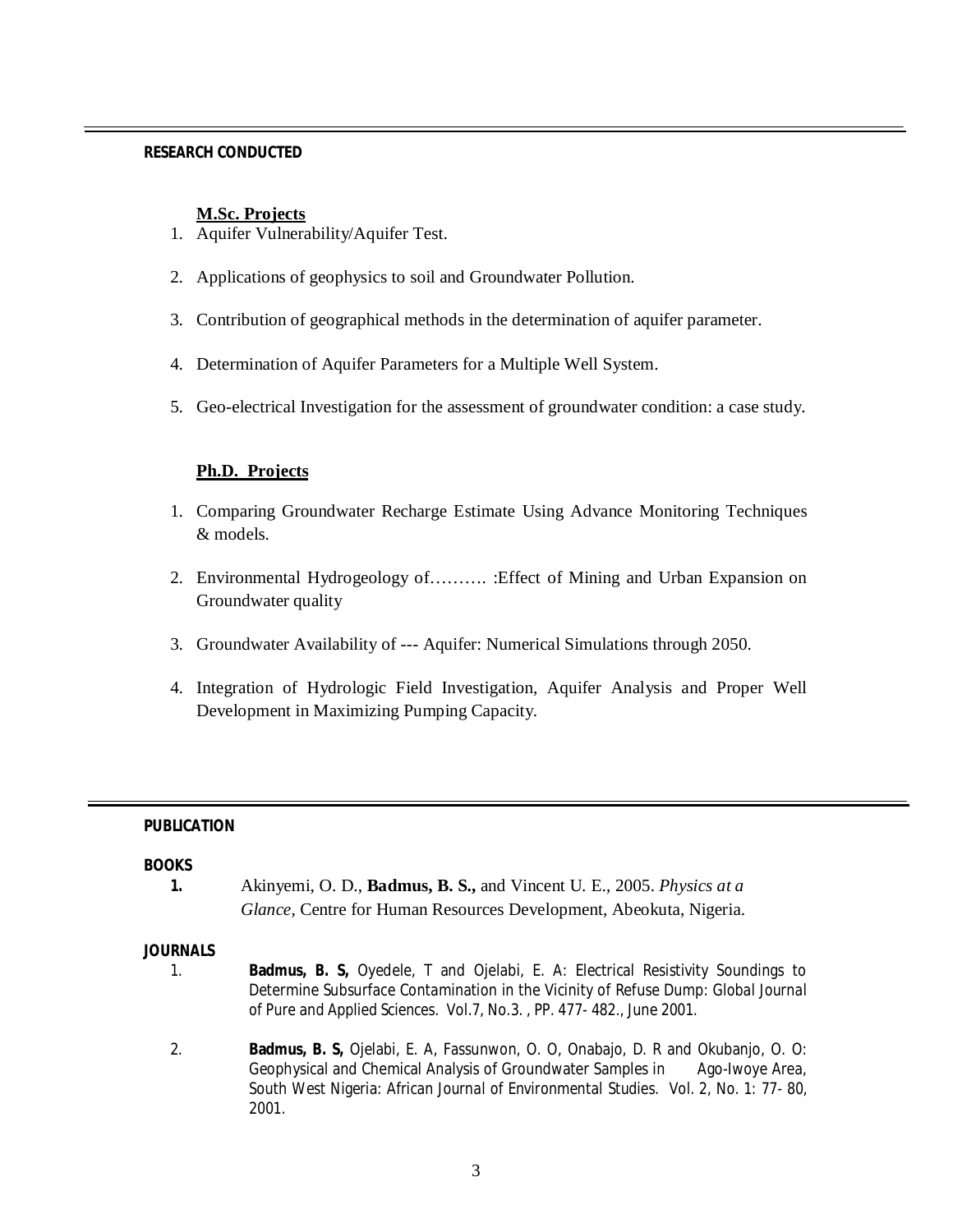- 3. Ojelabi, E. A, Basorun, O. A., **Badmus, B. S,** Ariyo, S. O, Oyedele, K. F and Akintunde, O. M: Geoelectric Sounding Near Ijebu-Ode and Its Implication on Ground Water Exploration: *J.Sci., Engr. and Tech.* 8(4): 3700-3708, 2001.
- 4. Ojelabi, E. A, **Badmus, B. S** and Salua, A. A: Comparative Analysis of Wenner and Schlumberger Methods of Geoelectric Sounding in Subsurface Delineation and Groundwater Exploration- A Case Study: *Journal of Geological Society of India.* Vol. 60, PP. 623-628, Dec. 2002: www.geosinda.org/searchlibrary.aspx
- 5. Akinyemi, O. D, Olowofela, J. A, Akinlade, O. O and **Badmus, B. S**: A Numerical Mode to Study the Effects of Sediment Size and Depth on the Movement of Groundwater in an Open Channel Bend System: *Nigerian Journal of Science*: Vol. 37, No.1 (2003), 75-79.
- 6. Ayolabi, E. A and **Badmus, B. S**: Hydrogeological Significance of Geoelectric Sounding at Ijebu-Ode Area, South West Nigeria: *Global Journal of Geological Sciences.* Vol.2, No.1, PP. 67-77, 2004: http://ajol.info/index.php/gjgs/article/view/18683
- 7. Olowofela, J. A, **Badmus, B. S** and Offor, C: Geoelectric Investigation of the Proposed Seismographic Station at the University of Ibadan, Ibadan, Nigeria: *Zuma Journ. of Pure and Applied Sciences*. 6(2), 2004.
- 8. Olowofela, J. A., Jolaosho, V. O and **Badmus, B. S**: Measuring the electrical resistivity of the Earth using a fabricated resistivity meter: *Eur. J. Phys*. 26 (2005) 501-515: http://www.iop.org/EJP/26/501
- 9. **Badmus, B. S,** Ayolabi, E. A., Olowofela, J. A., Adisa, S. A and Oyekunle, T. O.: Current Variation in Electrical Resistivity Probing Using Wenner and Schlumberger Arrays in a Basement Terain.: *J. Geophys.Eng.***2**(2005) 118-125: http://www.iop.org/JGE/2/118
- 10. **Badmus, B. S.** and Ayolabi, E. A: Litho-Facies Changes in Ewekoro Limestone Using Schlumberger Geoelectric Sounding Technique: *Journal of Applied Science & Technology, CSIR-INSS, Ghana.* Vol.10, Nos. 1 & 2, 2005: http://ajol.info/index.php/just/article/view/17451
- 11. **B. S. Badmus,** J. D. Ayanda and I. O. Popoola: Geo-electric Investigation of Mica Schist and Deposits in South Western Nigeria: *Journal of Applied Science & Technology, CSIR-INSS, Ghana.* Vol. 11, Nos. 1 & 2, 2006: http://ajol.info/index.php/just/article/view/
- 12. **B. S. Badmus,** A. A Odewande, E.A. Ayolabi and T. Oyedele: Experimental Investigation of Leachate Contamination Effect on Ground water Exploration in Basement Complex Area: *ASSET, Series B, Vol.5, No.2, 2006..*
- 13. **B. S. Badmus,** G. C. Ufoegbune, O. O. Taiwo and E. A. Ayolabi: Geophysical Investigations and Groundwater Quality Within Camp Village, Abeokut Southwestern Nigeria: *ASSET, Series B, Vol.5, No.1, 2006.*
- 14. Olusola, O. I., **Badmus, B. S** and Babatunde, P: Electrical Resistivity Survey to Determine the Aquifer Characteristics of Isolu Community Southwestern Nigeria: *ASSET, Series B, Vol.5, No.1, 2006*.